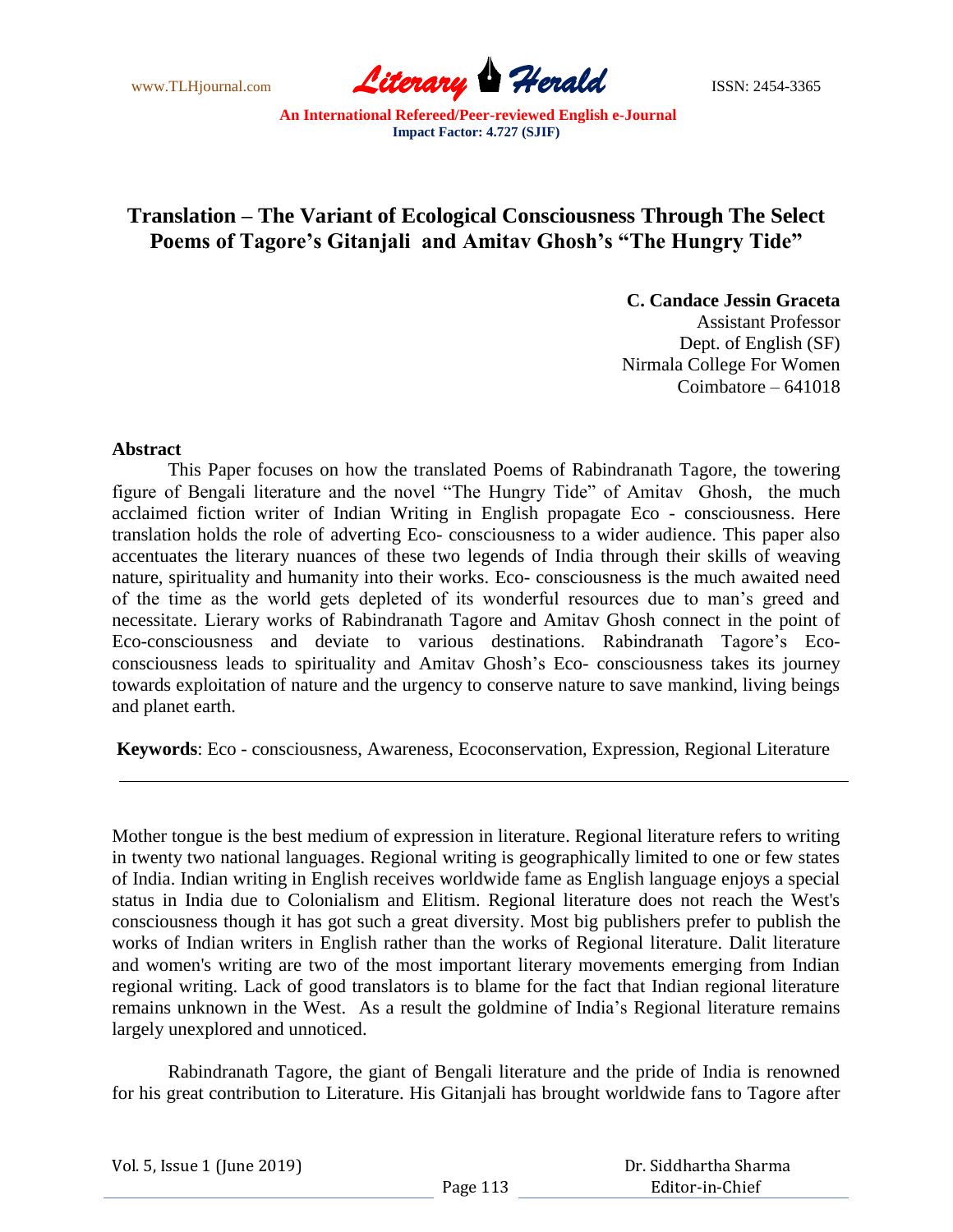

it was translated to English. Tagore and Amitav Ghosh share the same Bengali roots. Tagore has a tremendous influence on Amitav Ghosh. Tagore's largest collection of works *The Essential Tagore* was published by Harvard University Press in the United States and Visva-Bharati University in India to mark the 150th anniversary of Tagore's birth. Among the notable contributors who translated Tagore's works for this anthology are Amitav Ghosh, Amit Chaudhuri, Sunetra Gupta, Syed Manzoorul Islam, and Kaiser Haq. Amitav Ghosh builds on Tagore's short story "The Hunger of Stones", to create his fiction, "The Calcutta Chromosome".

With these striking analogies this paper endeavors to espy the Ecoconsciousness propagated by Tagore and Amitav Ghosh. In one of his poem, Tagore says that his adoration for God spreads wings like a glad bird which tries to fly across the sea. And he says that the life breath of God's music runs from sky to sky. And that the holy stream of God's music breaks through all stony obstacles and rushes on. Tagore wants to keep his love for God in flower "keep my love in flower"

In another poem, Tagore says that summer has come at his window with its sighs and murmurs and that the bees are plying their minstrelsy at the court of his flowering grove. He asks God to pluck him like a flower as an offering. The poet says that he is anxious as the blossom has not opened and that the wind is sighing by. Tagore's sorrow gets revealed in nature through the lines, "Clouds heap upon clouds and it darken".

The poet looks at the far-away gloom of the sky, and his heart wanders crying with the restless wind. He wants to wait like the night with starry vigil and its head bent low with patience. He believes that the morning will surely come and that darkness will vanish and that the voice of God would pour down in golden streams breaking through the sky. Then the poet believes that words will take wing in songs from every one of his birds' nests, and that his melodies will break forth in flowers in all his forest groves.

Tagore thinks that the lotus was blooming(enlightenment) and he was not noticing it. He personifies spring season and says that spring season has left after bringing his flowering. The Poet says that he is now waiting with the burden of carrying the faded flowers and waiting. The Poet says that the waves have become very attractive with yellow leaves falling on its bank. And the Poet feels a thrill passing through the air with the notes of the far-away song floating from the other shore.

Tagore says that he walks in the deep shadows of the rainy July and that the morning has closed its eyes not paying attention to the continuous calls of the loud east wind, and a thick veil has covered over the always wakeful blue sky. He says that the woodlands have silenced their songs, and doors are all shut at every house. The poet uses the pictorial images like, "dim shore of the ink-black river, edge of the frowning forest, mazy depth of gloom", to ask the path in which his beloved God would arrive. As a traveler, the poet says that if birds sing no more, if the wind has flagged tired and draws the veil of darkness thick upon him and has wrapped the earth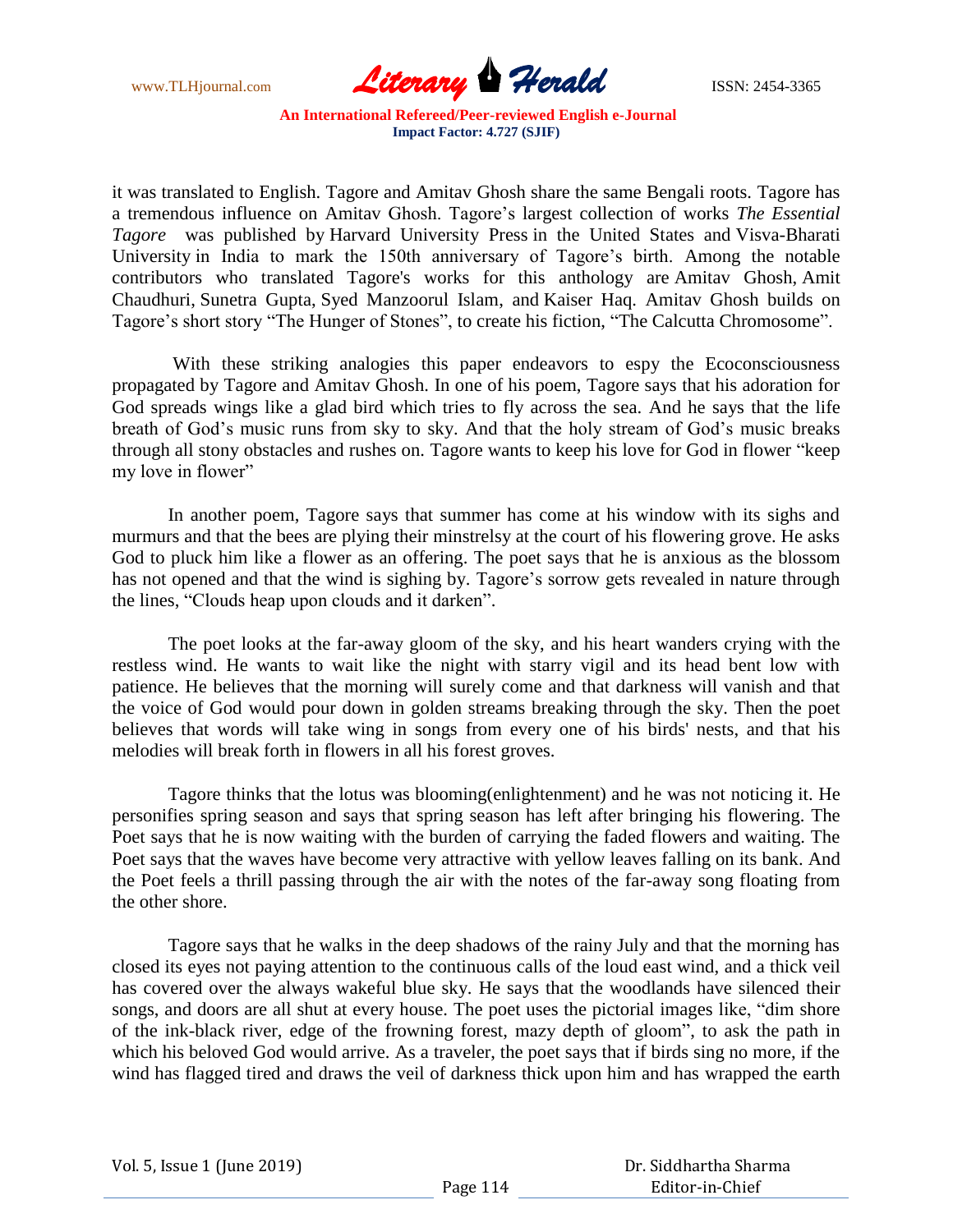

with the covering of sleep and tenderly closed the petals of the drooping lotus in the evening. Being a tired traveler the poet renews his life like a flower under the cover of God's kindly night.

The lines such as "The sky is overcast with clouds and the rain is ceaseless and "The night is black as a black stone" are excellent. The description of "the storm" and "the parched up heart" realistically portray the Poet's' longing of God's love. It keeps on raining in the poet's heart and the horizon is naked without the thinnest cover of a soft cloud, without the cool shower. The poet is asking for lashes of lightning to startle the sky. Then the Poet says that "cloud of grace bend low from above like the tearful look of the mother on the day of the father's wrath". As the mother looks at her tearful child frightened of his father's anger so does the cloud of grace falls upon him. Tagore brings out his emotions with star, sun, sky, clouds, doves, withered leaves in the lines like,

"sun-embroidered green gloom, rumbling of cloud , the darkness shudders with lightning, decked with stars, passing breeze leaving its coolness upon my forehead, the sea surges up with laughter and pale gleams the smile of the sea beach, death-dealing waves sing meaningless ballads to the children, in the nest is thy love, stars shone in their first splendor."

Tagore's imageries are like precious gems dazzling through all eternity. He expresses his purpose of life so beautifully in the following poetic lines, "Like a flock of homesick cranes flying night and day back to their mountain nests let all my life take its voyage to its eternal home in one salutation to thee". These wonderful imageries of Tagore spread Eco -consciousness without one being aware of it.

In Amitav Ghosh's novel, "The Hungry Tide" the writer creates awareness of the environment by taking us into the Sundarban islands and then by displaying before us snakes, crocodiles, dangerous tigers, dolphins and the changing landscapes of the place. The whole novel revolves around the theme, if forest can be occupied for man to live or to be preserved for animals.

The writer Amitav Ghosh, brings to light, the awareness of the Dolphins disappearing due to the inhabitation of man, the brutal killing of the tiger and the tiger's attack on man and the powerful storms that quake the place in a moment. Piya comes as the savior of the Dolphins and Kusum fights hard to save the refugees. The character Fokir has the "river running in his veins". He is thorough of the whole Sunderban Island. He represents Nature and Piya represents Science. Finally Piya gets saved by Fokir and she is helpless before the destructive power of nature.

The Morichjhapi incident is the locus of the novel, where Amitav puts forth a vital question to the audience. The refugees get settled in the Morichjhapi Island which is reserved for tigers by the government. When they were asked to evacuate the place they refused to do so and

| Vol. 5, Issue 1 (June 2019) |          | Dr. Siddhartha Sharma |
|-----------------------------|----------|-----------------------|
|                             | Page 115 | Editor-in-Chief       |